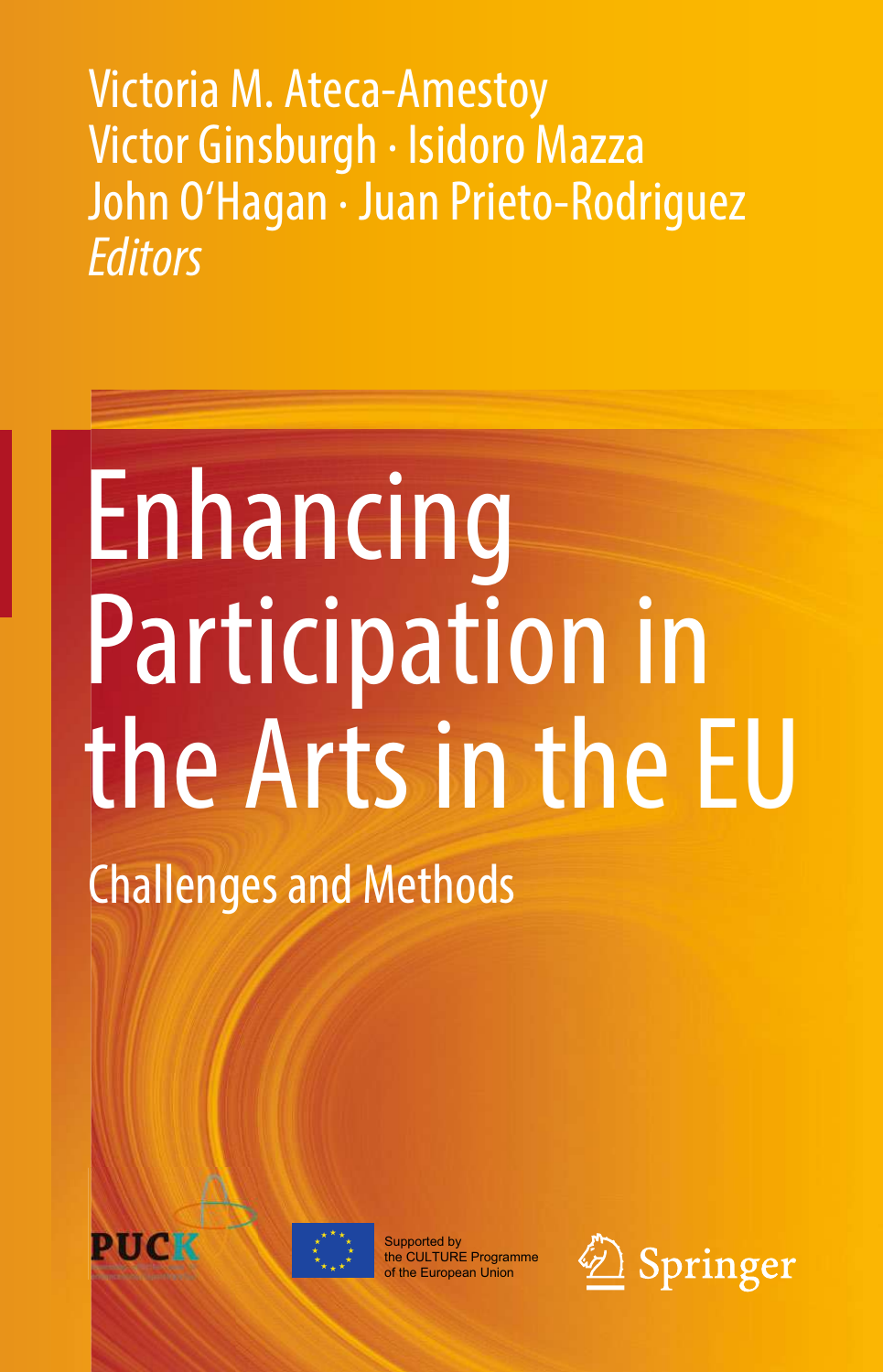Enhancing Participation in the Arts in the EU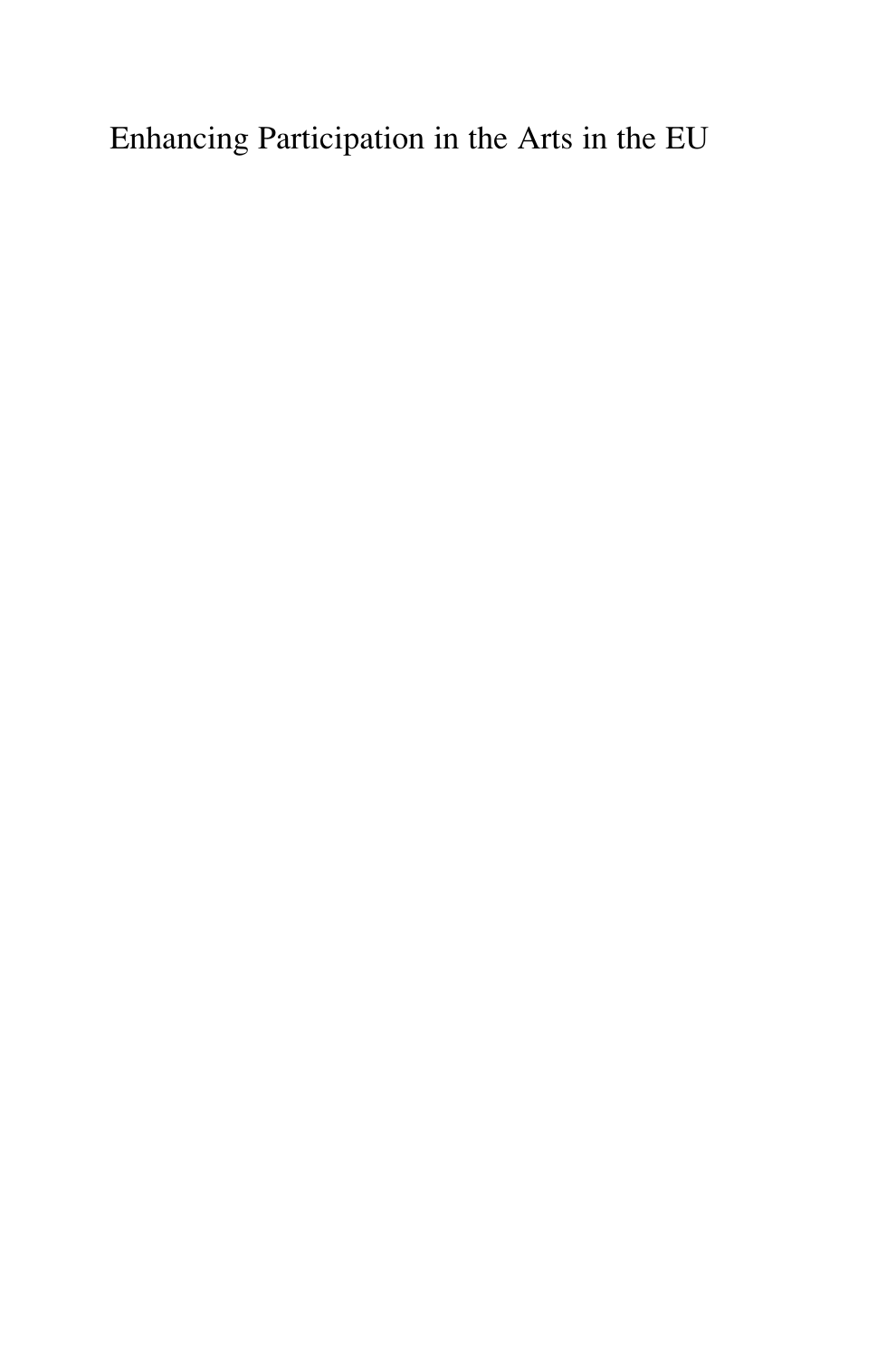Victoria M. Ateca-Amestoy • Victor Ginsburgh • Isidoro Mazza • John O'Hagan • Juan Prieto-Rodriguez Editors

## Enhancing Participation in the Arts in the EU

Challenges and Methods

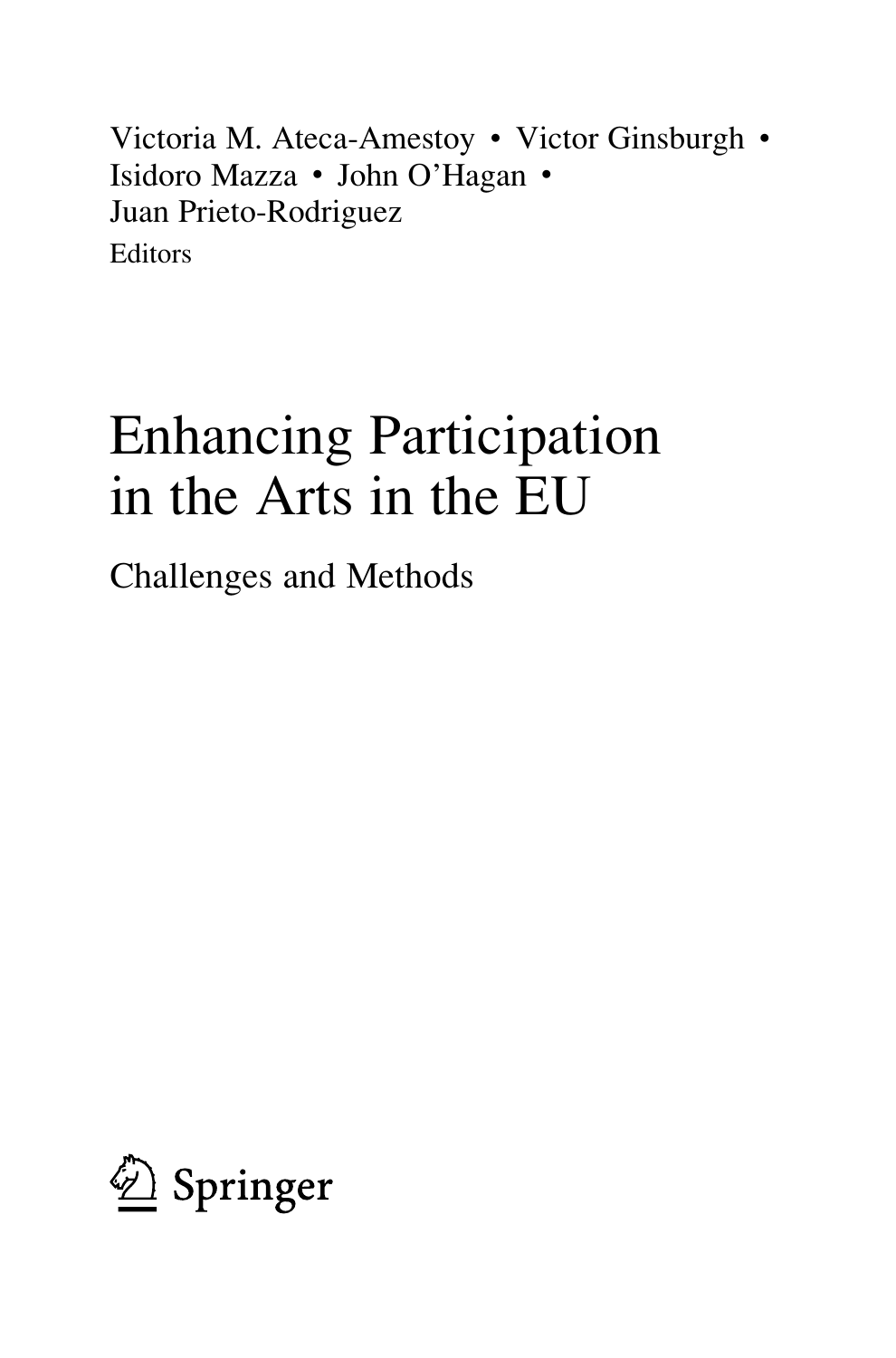**Editors** Victoria M. Ateca-Amestoy Foundations of Economic Analysis II University of the Basque Country (UPV/EHU) Bilbao, Spain

Isidoro Mazza Department of Economics and Business University of Catania Catania, Italy

Juan Prieto-Rodriguez Department of Economics University of Oviedo Oviedo, Spain

Victor Ginsburgh ECARES Brussels, Belgium

John O'Hagan Trinity College Dublin Dublin, Ireland

DOI 10.1007/978-3-319-09096-2

ISBN 978-3-319-09095-5 ISBN 978-3-319-09096-2 (eBook)

Library of Congress Control Number: 2017942952

## © Springer International Publishing AG 2017

This work is subject to copyright. All rights are reserved by the Publisher, whether the whole or part of the material is concerned, specifically the rights of translation, reprinting, reuse of illustrations, recitation, broadcasting, reproduction on microfilms or in any other physical way, and transmission or information storage and retrieval, electronic adaptation, computer software, or by similar or dissimilar methodology now known or hereafter developed.

The use of general descriptive names, registered names, trademarks, service marks, etc. in this publication does not imply, even in the absence of a specific statement, that such names are exempt from the relevant protective laws and regulations and therefore free for general use.

The publisher, the authors and the editors are safe to assume that the advice and information in this book are believed to be true and accurate at the date of publication. Neither the publisher nor the authors or the editors give a warranty, express or implied, with respect to the material contained herein or for any errors or omissions that may have been made. The publisher remains neutral with regard to jurisdictional claims in published maps and institutional affiliations.

Printed on acid-free paper

This Springer imprint is published by Springer Nature The registered company is Springer International Publishing AG The registered company address is: Gewerbestrasse 11, 6330 Cham, Switzerland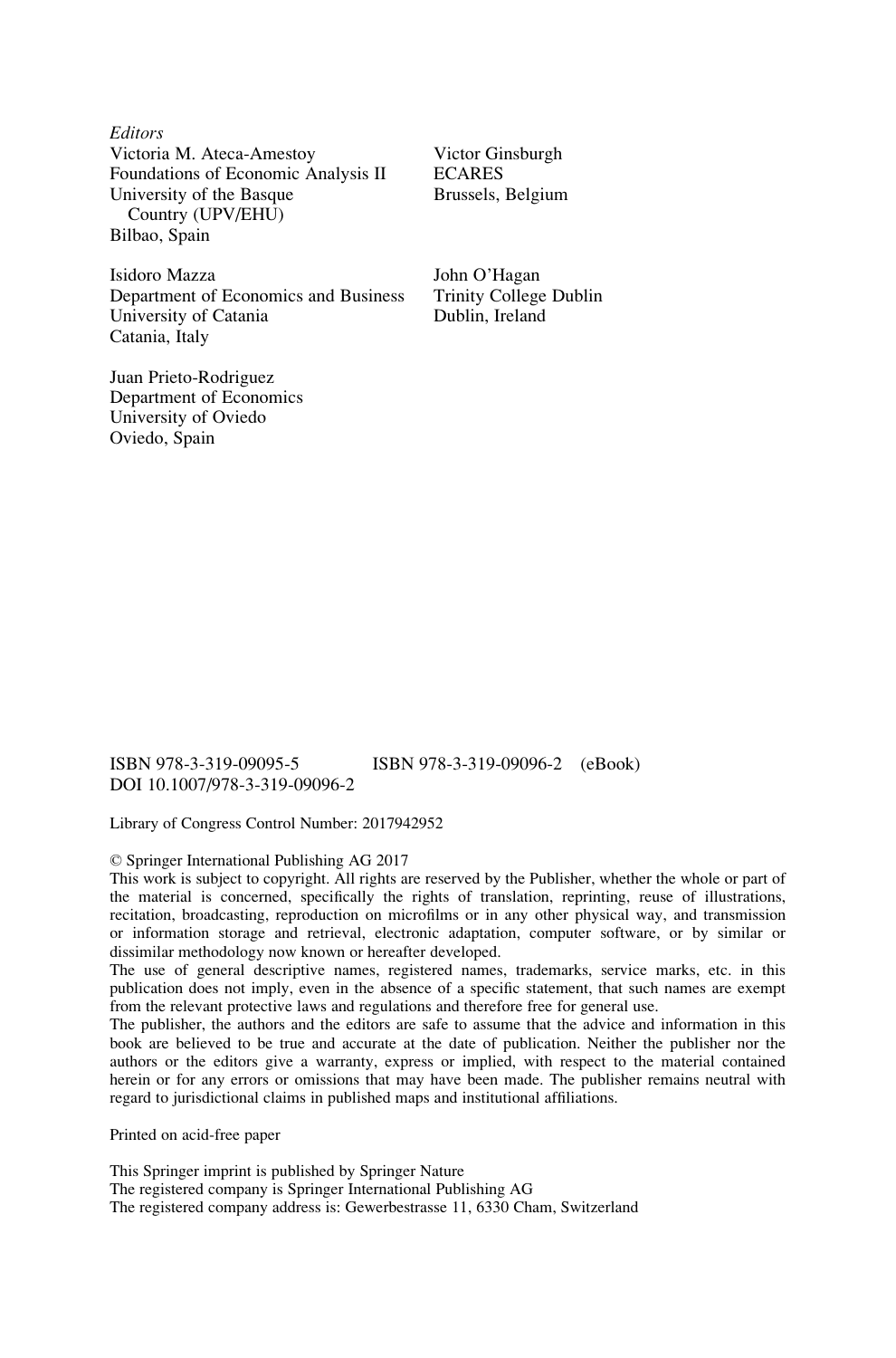## **Contents**

| Part I Measurement of Participation in the Arts                                                                                                       |     |
|-------------------------------------------------------------------------------------------------------------------------------------------------------|-----|
| <b>European Statistics on Participation in the Arts</b><br>John O'Hagan                                                                               | 3   |
| Measuring Participation in the Arts in Spain<br>Victoria Ateca-Amestoy and Anna Villarroya                                                            | 19  |
| Measuring Participation in the Arts in Italy<br>Annalisa Cicerchia                                                                                    | 35  |
| Attendance at/Participation in the Arts by Educational Level:<br>John O'Hagan                                                                         | 51  |
| <b>Measuring Participation or Participating in Measurement?</b><br>The Cautionary Tale of an Accidental Experiment<br>Pete D. Lunn                    | 67  |
| Participation in the Arts and Social Inclusion in Disadvantaged<br>Neighbourhoods<br>.<br>Marco Ferdinando Martorana, Isidoro Mazza, and Luisa Monaco | 79  |
| Part II Sectorial Analyses of Participation in the Arts in Europe                                                                                     |     |
| Musical Rhythm Embedded in the Brain: Bridging Music,<br>Neuroscience, and Empirical Aesthetics<br>Sylvie Nozaradan                                   | 99  |
| <b>Contemporary Music and Its Audience: A Tale of Benevolent</b><br>Pierre-Michel Menger                                                              | 115 |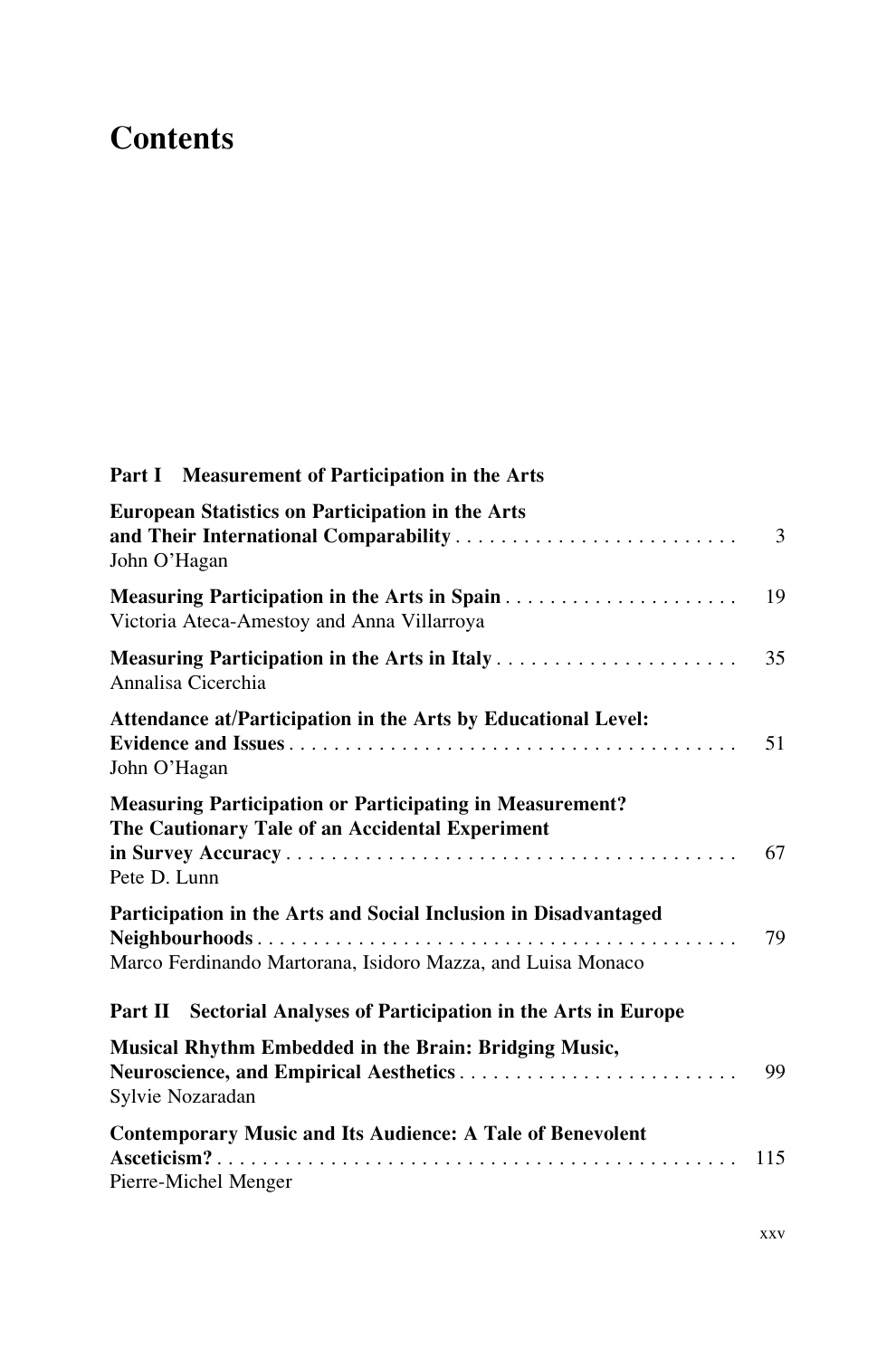| XXV1 | Contents |
|------|----------|
|      |          |

| Victor Fernandez-Blanco, Maria J. Perez-Villadoniga,<br>and Juan Prieto-Rodriguez                                                                                        |     |
|--------------------------------------------------------------------------------------------------------------------------------------------------------------------------|-----|
| The Evolution of Theatre Attendance in Italy: Patrons<br>Concetta Castiglione and Davide Infante                                                                         | 155 |
| Raiders of the Lost Ark: A European Market<br>Víctor Fernandez-Blanco and Fernanda Gutiérrez-Navratil                                                                    | 171 |
| A Geographical Approach to 'Smart' Location of Museums 191<br>Patricia Suárez and Matías Mayor                                                                           |     |
| Imma Fondevila Guinart                                                                                                                                                   |     |
| Public Private Partnership for the Enhancement of Cultural Heritage:<br>The Case of the Benedictine Monastery of Catania<br>Francesco Mannino and Anna Mignosa           | 207 |
| The Multi-product Nature of the Firm in the Arts Sector:<br>Roberto Cellini, Marco Ferdinando Martorana, and Felicita Platania                                           |     |
|                                                                                                                                                                          |     |
| <b>Part III</b> Cultural Travellers                                                                                                                                      |     |
| <b>Evaluating the Efficiency of Cultural Travel Destinations: A DEA</b><br>Luis César Herrero-Prieto                                                                     | 237 |
| An Empirical Investigation of Cultural Travellers'<br>Preferences and Behaviours in a Destination with Mixed<br>Calogero Guccio, Sara Levi Sacerdotti, and Ilde Rizzo    |     |
| Part IV The Role of New Technologies                                                                                                                                     |     |
| Hasan Bakhshi                                                                                                                                                            |     |
| <b>Implementation of Tracking Technologies for Temporal and Spatial</b><br>Management of Cultural Destinations: Hong Kong as an Example<br>Noam Shoval and Bob McKercher | 281 |
| Cultural Economics, the Internet and Participation<br>Christian Handke, Paul Stepan, and Ruth Towse                                                                      | 295 |